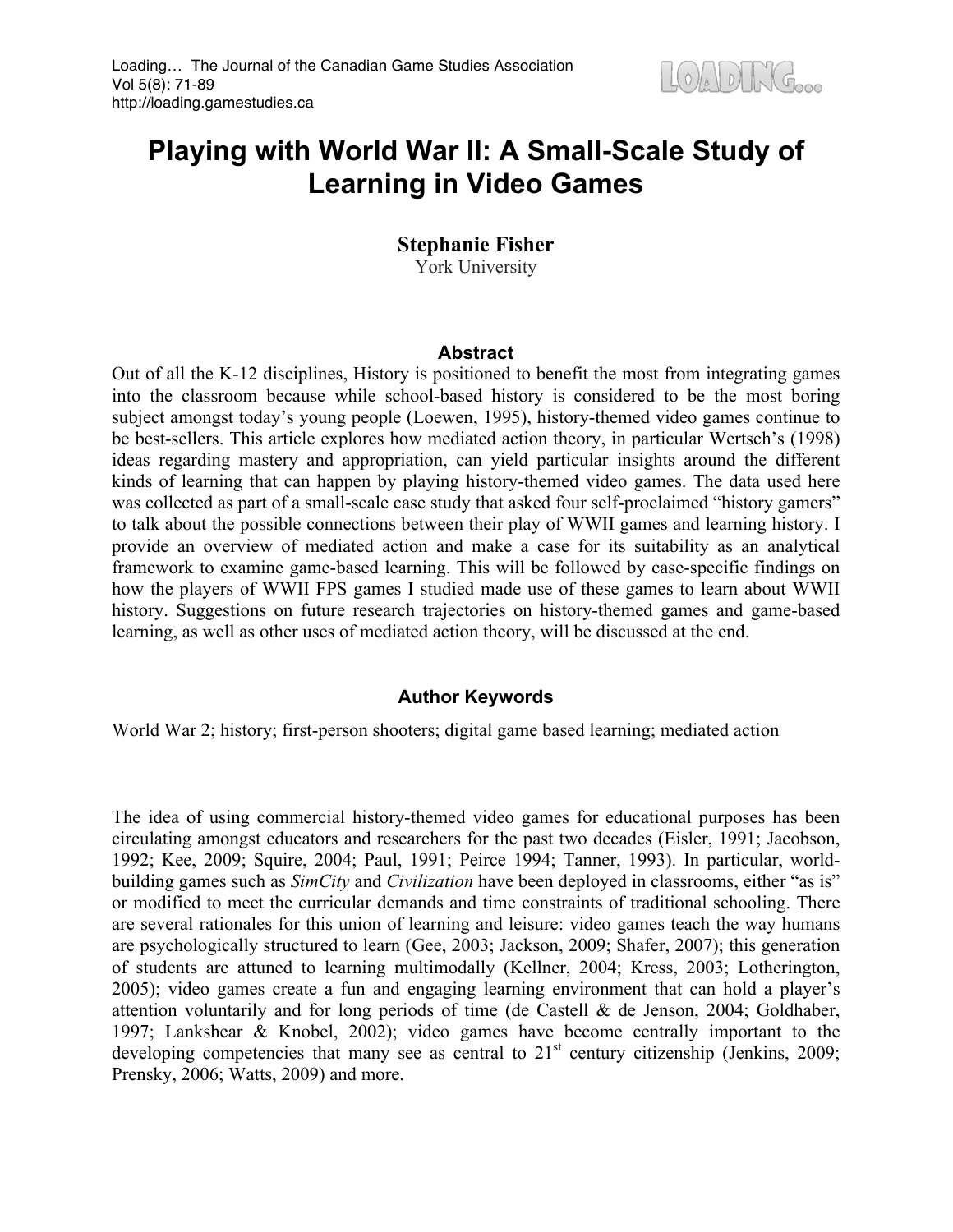Out of all the K-12 disciplines, History is positioned to benefit the most from integrating games into the classroom because while school-based history is considered to be the most boring subject amongst today's young people (Loewen, 1995), history-themed video games continue to be a popular sub-genre within contemporary video games (Gish, 2010; Schott, 2008). Similar to historical films or fictional novels, history-themed video games' foundation in entertainment render the medium as an attractive way to learn history (Levesque, 2006). This potential is already a topic of interest within the academic community and there are several analyses related history-themed games and learning including: how the game mechanics or rule-sets of historythemed games' may encourage certain interpretations (Kee, 2008, 2009; Schut, 2007; Urichio, 2005), if and how these games can offer players an "immersive" historical experience (Kingsepp, 2006), and inquiries into how these games encourage or help cultivate historical communities of practice within a classroom context (Squire, 2004). However, these studies do not consider whether, what, or how those who *already play* commercial themed games may be learning or how they *already use* these games to learn history.

In general, a video game is a medium that effectively engages players and holds their attention intensively for extended periods of time, meaning players of these games may spend hours in a historically immersive environment voluntarily. In contrast, it can be difficult for students to become or stay interested in school-based history for even 45 minutes, in part, because of how it is taught, positioning history-themed video games (among other media) as a more attractive way to engage with the historical content (Gaffield, 2006; Levesque, 2008; Loewen, 1995). Moreover, since much of what young people know about history is not learned in schools (Letourneau, 2006), it is fitting to examine how playing these history-themed video games can inform or influence players, and also how players in turn accept, resist, and integrate game-based information into their own historical knowledge base and practices.

It is evident that video games can indeed be employed to achieve educational goals (Sauvé, Renaud, & Kaufman, 2010). However examining *how* video games are used by players for this purpose has yet to be widely discussed. When examining digital game-based learning, it is important to recognize how learning opportunities are afforded and constrained, not only by ingame rules and conventions, but more importantly, the socio-cultural factors that affect how a player uses the game for educational purposes. Game play, like any action, is always situated within a broader network of socio-cultural, institutional, and historical contexts and the variables that construct the circumstance in which game play occurs should be considered (Taylor, 2011). James Wertsch's (1998) theoretical framework, mediated action, provides a means of examining game-based learning in a way that attends to the socio-cultural contexts of play, while also enabling granular accounts of what is learnt through play and how.

This article explores how mediated action theory can yield particular insights around the different kinds of learning that can happen by playing history-themed video games. The data used here was collected as part of a small-scale case study that asked four self-proclaimed "history gamers" to talk about the possible connections between their play of World War II (WWII) themed first-person shooter (FPS) games and learning history. First I will provide an overview of mediated action and make a case for its suitability as a player-centric analytical framework for examining game-based learning, with a special focus on Werstch's (1998) notions regarding mastery and appropriation. This will be followed by case-specific findings on how of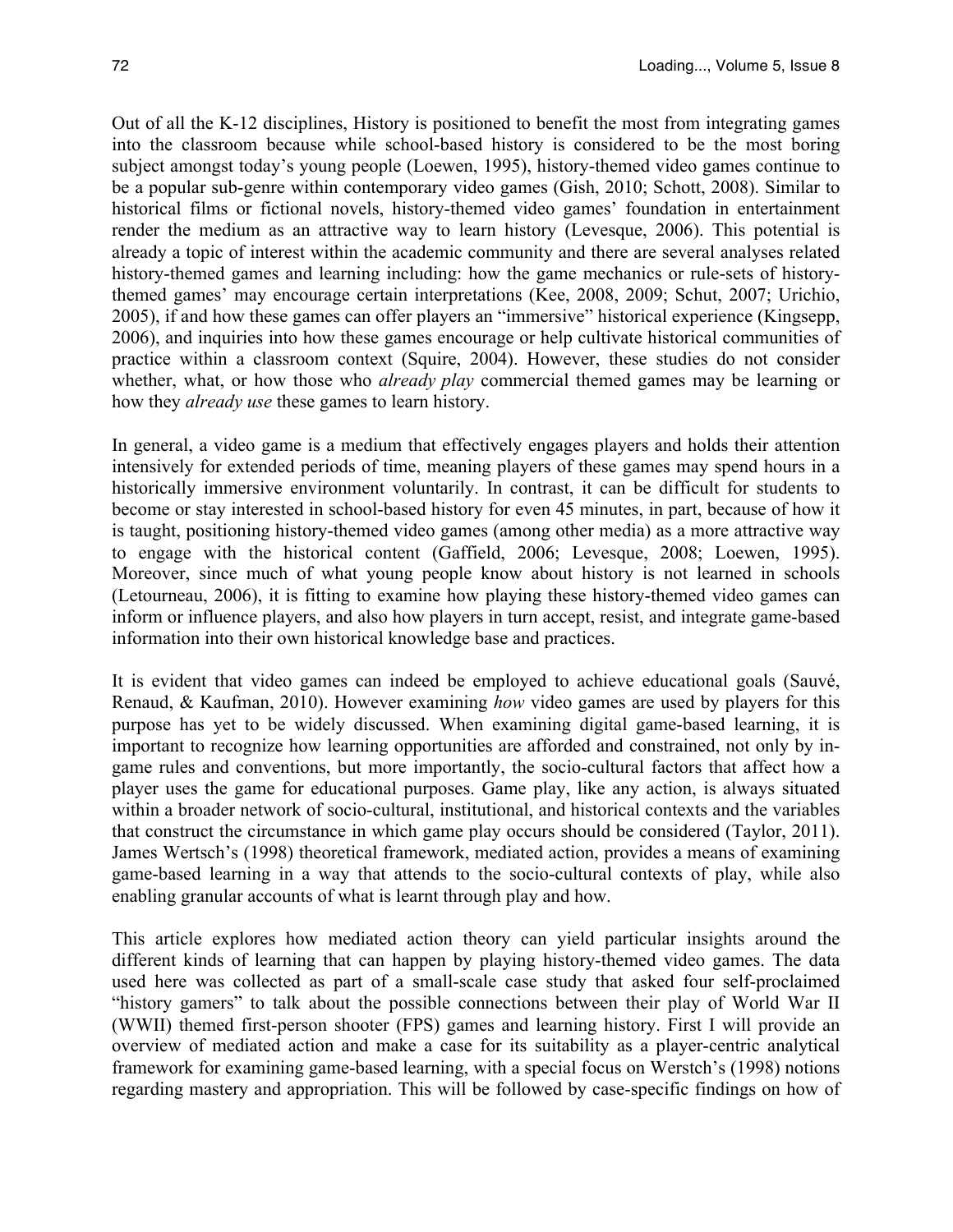the participants in this study made use of WWII FPS play for learning about WWII history. Discussing the educational limitations of WWII FPS games or evaluating the ways in which the participants' WWII FPS play affected their formal history education (either positively or negatively) is beyond the scope of this article. Nor does this article make the argument that digital games contain inherent properties that make them excellent teaching tools, or include a textual analysis on the games the participants played.<sup>1</sup> Rather, the focus here is on highlighting the informal learning opportunities afforded by WWII FPS game play for the participants in this study. Suggestions on future research trajectories regarding history-themed games and gamebased learning, as well as other uses of mediated action theory, will be discussed at the end.

This study focuses on commercially made WWII FPS games for several reasons. Other than the obvious connection to formal education (all secondary school students learn about WWII in their mandatory Canadian history course), WWII games are best sellers (Schott, 2008). It was not my initial intention to specifically examine the FPS genre, it was simply the case that the participants in this study were WWII FPS gamers. The participants' preference for this genre is not surprising, as FPS is considered to be the most conspicuous and highly lucrative sub-genre of WWII games (Gish, 2010). Like most successful franchises, series such as *Medal of Honor, Call of Duty*, or *Brothers in Arms* have been releasing titles for about a decade and are recognizable to those outside the realm of gaming culture (Gish, 2010). As well, to my knowledge, there are no published studies to date that attempt to examine the type of learning that playing a WWII FPS game might afford, despite the genre's longstanding and continued popularity within gaming culture.

#### **Employing Mediated Action to Analyze Game-Based Learning**

Mediated action is a socio-cultural analytical approach that understands all human actions as involving an irreducible tension between agents and cultural tools (Tappan & Kita, 1999; Wertsch, 1998, 2000). Simply put, this approach views agent (subject/person) and agency (cultural tool/instrument/meditational means) as a single unit of analysis (mediated action), not in isolation or as separate entities. Moreover, the theory takes into consideration that every action has links to broader cultural, institutional, and historical contexts. In doing so, the expectation is that analyses of players' experiences of video game play from this more holistic perspective will provide a better understanding of the phenomena being examined (e.g. players using WWII FPS games to learn history) than studies that focus exclusively on either players or games.

Because playing games and learning history are both subjective experiences that will differ between individuals, Wertsch's (1998, 2000) notions of mastery and *leveled* appropriation are useful for analyzing how players (agents) use WWII video games (cultural tool) to learn history (mediated action). Mastering a cultural tool means that the person knows how to use that tool effectively, and this can typically be proven through performance, evaluation, or achievements. A player's mastery of a particular video game*,* for example, could perhaps be demonstrated by technical proficiency (e.g. achieving a high score, reaching a certain level, having a low death count) or by sharing their extensive, detailed, game-derived knowledge. Wertsch defines appropriation as "the process of taking something that belongs to others and making it one's own" (1998, p. 53). In other words, appropriation is intentional use of a tool, either in the way it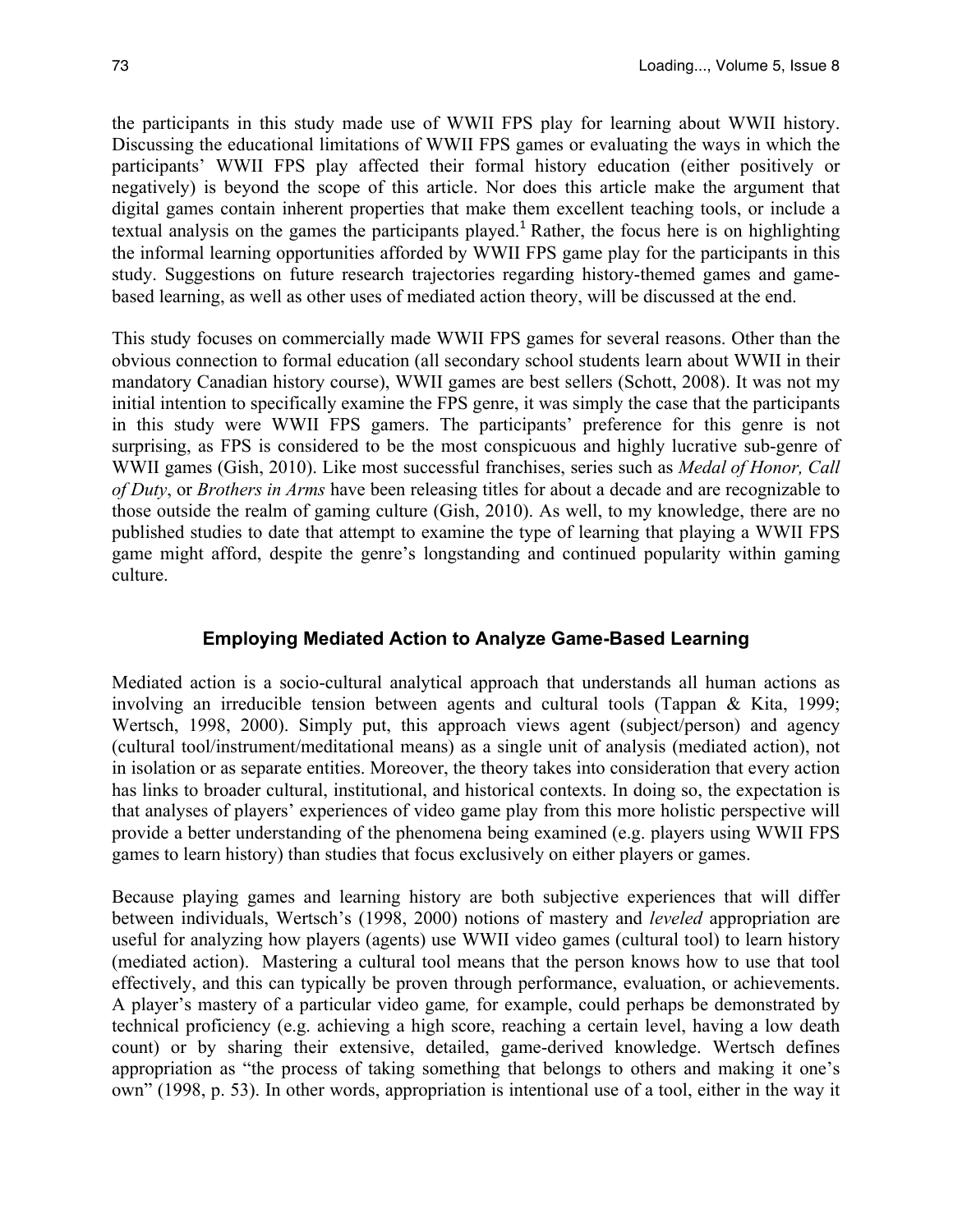was intended or for a unique use as determined by the agent. For example, although there are many motives for playing commercial video games, playing them is typically viewed and marketed as an entertaining leisure activity. However, a player may play a WWII video game to learn about history, even though education was likely not the primary concern of commercial game developers or publishers.

An agent's appropriation of a cultural tool involves an "emotional dimension" - that is the sentiment one experiences when performing an action. In the case of this particular study, these would be the emotions a player will feel when using a WWII video game for learning history, including, but not limited to, conviction, confidence, or skepticism. The composition of a person's emotional dimension is contingent upon socio-cultural context and will differ between individuals (Wertsch, 1998). Participants' educational uses of WWII games in this study, for example, were shaped by a variety of socio-cultural variables such as: the role and importance of gaming, and particularly WWII games, in the players' lives; their perspectives on the demonization of video games by the media and educational institutions; the context of their game play (including whom they play with, location, duration); personal interests in learning history; and their prior knowledge of WWII. These variables coalesced to construct the player's emotional dimension, which in turn governed how they made use of WWII games for learning history. Therefore, because an agent's emotional dimension is instrumental in shaping their appropriation of a cultural tool, it follows that proposed frameworks for examining this action would take these variables into account during analysis.

However, even with an understanding of how appropriation occurs, examining this action is still challenging because variables that make up one's emotional dimension are subject to change. A once-avid gamer's involvement with a new activity such as a sports team, for example, may cause a declining interest in gaming as a leisure activity, which can in turn shift gaming to a low priority or importance in their life, thus potentially resulting in the player using the game differently than when gaming played a more prominent role in their identity formation. The dynamic nature of appropriation, then, suggests that game-based learning can be examined using methods other than the commonly employed approaches for conducting educational game studies research, which usually involves having participants play the game (or use the digital resource/learning object) and then administer a post-test to evaluates the game's efficacy as a learning tool based on the number of questions participants answered correctly (Sauvé, Renaud & Kaufman,  $2010$ .<sup>2</sup>

# **Knowing WWII: History Video Games and Learning**

According to Gee (2003), "well-designed" video games act as effective learning instruments to the extent that they embody what he calls "sound learning principles." For example, video games encourage players to engage in active, critical thinking and to take risks in an environment where the player receives feedback immediately and constantly, exploration is rewarded, meaning is contextualized and information is delivered using different modalities (image, text, sounds, etc.). Moreover, in a well-designed video game, the model of instruction is not focused on the transmission of textual content between instructor and learner, as is sometimes the case in formal schooling environments. In fact video games often deprioritize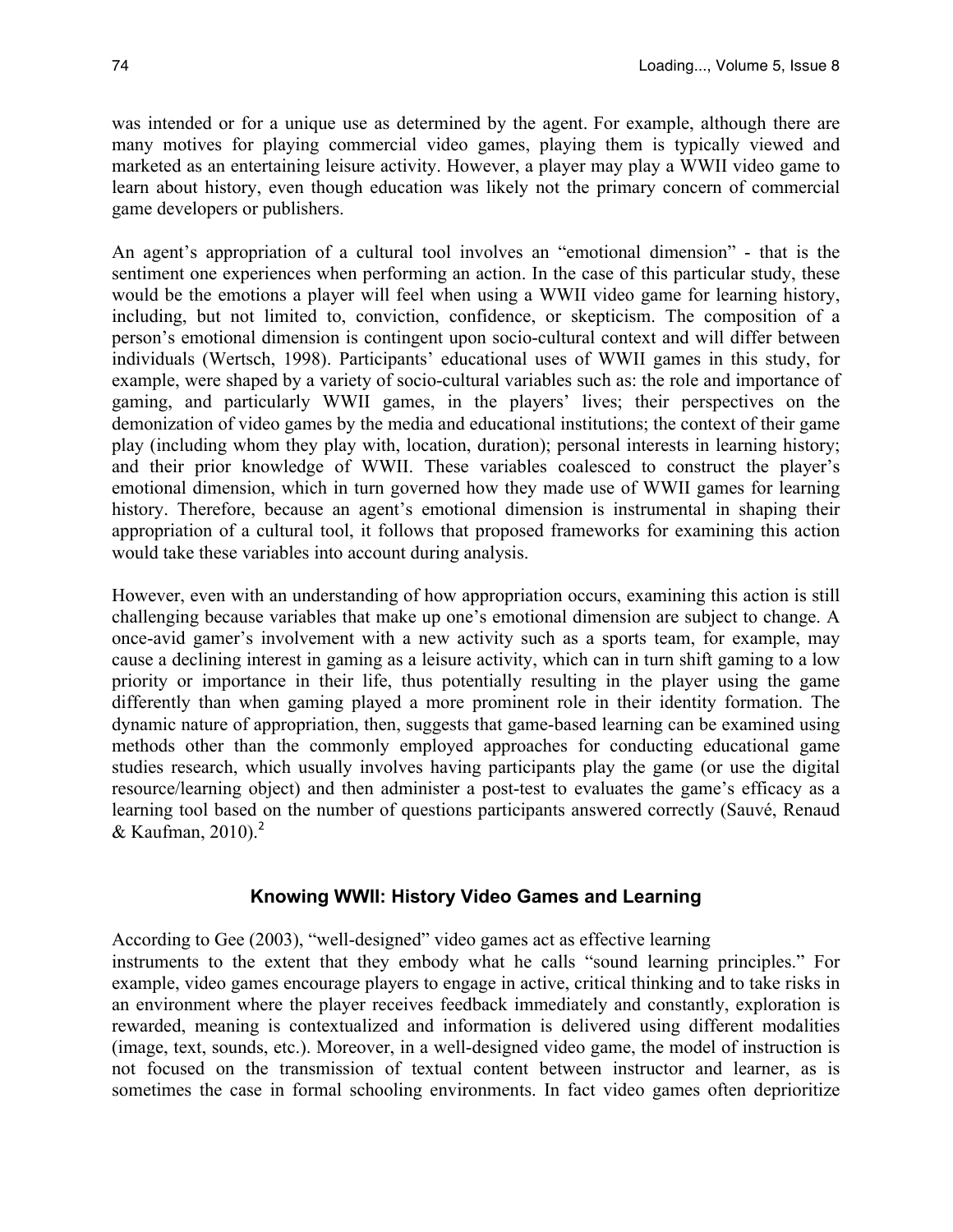textual content because it is but one of many signs/modalities that they employ to recruit learning (de Castell, 2010; Jenson, Taylor, de Castell, 2007). For the most part, well-designed video games teach players not by bombarding them with decontextualized information, but rather "how to be" – think, act, make decisions, and so on - in a particular context by scaffolding the player as they perform increasingly difficult, complex actions and come into contact with signs that are widely recognized and accepted as conventional within that semiotic domain.<sup>3</sup> Through successful performance of these actions, a person becomes literate (that is, able to read, recognize and produce meaning), and in turn, enculturated into that domain, or even several related domains. For example, playing a WWII FPS game affords the player the chance to potentially learn "how to be" a WWII game player, a FPS game player, and, as I will argue, a WWII history enthusiast.

History-themed video games often utilize and communicate similar content as formal history curricula. However, given the ways games often deprioritize textual content, particularly when teaching players how to play, what is at stake educationally is more than a player's acquisition of factual content. In this study, for instance, the focus was not on the historical facts players learned from playing these games, rather the variables that enabled and/or encouraged these players to appropriate WWII FPS video games to *not only* increase their historical knowledge base but also think and talk about history in a manner similar to professional historians (critical analysis, debate, consulting multiple sources, etc.). Shifting the analytical focus from content to the dynamic interactions between players, games, and the contexts of play may help to deter equating a student's ability to memorize facts from the game with the game's capacity to enable and support historical learning processes.<sup>4</sup>

The rest of the article will demonstrate how mediated action can be employed in game-based learning research using data from a small-scale case study conducted in 2008-09.<sup>5</sup> Data for this study was primarily collected from two semi-structured group interviews with four male "history gamers" in their teens who also engaged with other forms of WWII media such as theatrical movies, documentaries on *History* channel, fictional novels set in the 1930s and 1940s, general interest books, and websites on a variety of WWII topics (weaponry, battles, leaders, etc.). During the interviews, the researcher suggested topics for discussion dynamically, or "on the fly," following the participants' interests and leads in directing the conversation about playing WWII FPS video games and learning history. Despite popular cultural notions of the "antisocial" gamer, the participants were very talkative and eager to share their WWII game play experiences, building off each other's comments and talking right up to the end of the scheduled session. The first of these interviews was conducted before the participants had officially learned about WWII in their grade 10 History class, and the second interview was conducted after they had finished the unit. Additional data was also collected from questionnaires that asked about their informal history knowledge and experiences and their game play habits, as well as researcher observations of the participants' interactions in their history classroom. After the interviews were transcribed, reoccurring patterns or themes related to WWII game play and learning were identified and closely examined to ascertain what might have encouraged these particular acts of game-based learning. These conditional variables (the building blocks for their emotional dimension) were grouped together and analyzed within the larger socio-cultural context of their classroom as well as their self-reported game play habits and interest in WWII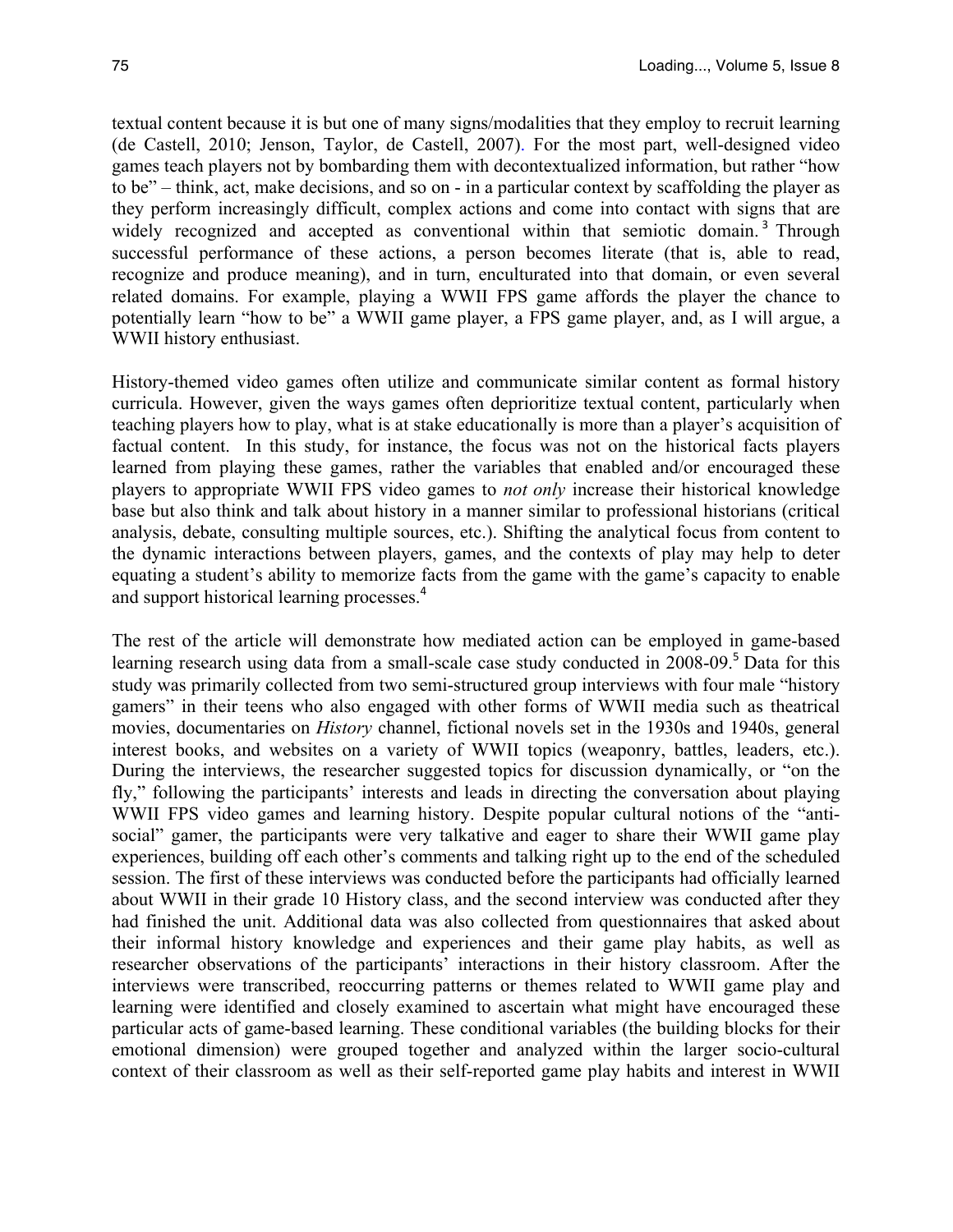history to make case-specific claims concerning the different *degrees or levels* of player appropriation of WWII FPS games for learning.

#### *Constructing Emotional Dimensions: Two Key Variables*

*"Emotion is the glue that causes history to stick."*

*Loewen, p. 300 (1996)*

As stated earlier, numerous socio-cultural variables will coalesce to form a person's emotional dimension. These variables, however, will not contribute equally to this construction; some will be more influential than others in determining how that individual will use a cultural tool. In this study for instance, two variables appeared to have considerably more impact on how the participants appropriated WWII FPS games: 1) the role of WWII FPS gaming in the player's daily life and 2) the extent and quality of their existing, factual WWII knowledge learned from other resources.

Everyone, gamers and non-gamers<sup>6</sup> alike, plays and thinks about video games differently. Playing video games can fluctuate between a serious activity in which the player heavily invests their time, resources, and energy or a casual hobby that is only pursued when in the company of others. Indeed it was the case in this study that if playing WWII FPS video games comprised an important part of a person's identity, this influenced how they considered, evaluated, and/or used the game-based information. This is because in their efforts to hone their gaming skills, gamers who considered themselves to be advanced or expert players engaged with WWII FPS games more intensely and with a more serious disposition than someone who played WWII games more casually. In short, these heightened stakes made the game play experience more memorable and thus they utilized game-based information more frequently when talking about WWII history, even in non-game related contexts such as the classroom.<sup>7</sup>

A player's existing knowledge about WWII was another key variable identified in this study and also appeared to function as a prerequisite for certain types of appropriation. For instance, a player who knew more about WWII made use of the game for learning history in more ways than a player who was less knowledgeable about the event. In other words, a player who knows more factual WWII content is better equipped to use (or refute) WWII games as a potential historical resource than someone who is unsure of the historical accuracy of game-derived information.

As well, it should be noted that all the participants in this case study were male, so their deep interest in WWII history and video games is rather conventional due to the heavy masculine overtones and privilege associated with both domains. Despite recent initiatives by game developers to design games and controllers to entice new 'casual' gamers (who are assumed to be older or female players), mainstream video game culture is still regarded as a masculine domain in which female participation is marginalized (Beavis & Charles, 2007; Begy & Consalvo, 2010; Jenson, Fisher & de Castell, 2011; Taylor, Jenson, & de Castell, 2009; Winn & Heeter, 2010). Moreover, the domain of history ("his" story) in general is also subject to similar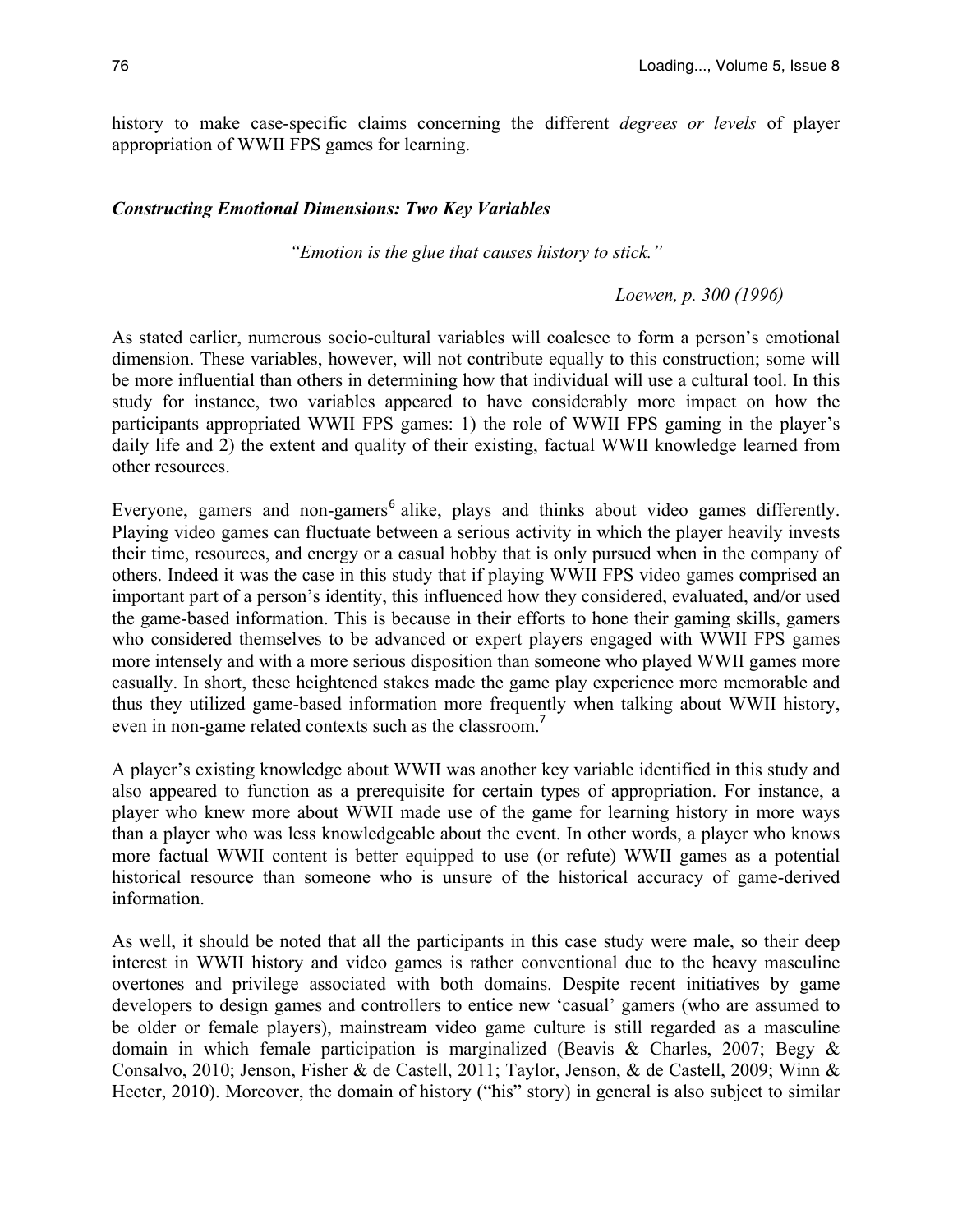criticism in that both official and popular culture historical narratives tend to marginalize those who are *not* white, middle-upper class, straight males (Letourneau, 2006; Levstik & Barton, 2001). This is not to say that females cannot also be expert gamers who enjoy learning about WWII, but I argue that males are granted access more easily and are more supported in developing expertise in these domains, and are thus more motivated and likely to do so. The influence of these variables can be seen in the following levels of appropriation that were constructed from the interview data. And while it may be obvious to some that these variables would have *some* bearing on a player's educational use of these games, it is the degree to which these variables affected this action that is of particular interest, and this cannot be assumed on the part of the researcher.

## **Case Specific Claims: Three Levels of Appropriation**

In this study, WWII FPS video games clearly played a contributing role in shaping how the participants thought and talked about history. Indeed, they were to some degree aware of, and admitted to, this happening. Applying Wertsch's (1998) concepts of mastery and appropriation to the interview data shows that as individuals with different personalities, interests, and relationships with WWII gaming culture, the participants did not make use of these games equally, but did so on different levels. Based on the themes constructed from the participant's interview data I can demonstrate how playing WWII FPS themed video games may have contributed to these players' historical understandings and inquiry-skills in at least three ways:

- 1. Facilitating tangential learning.
- 2. Preconditioning expectations for engaging with WWII history.
- 3. As a historical resource that can be read, interpreted, and scrutinized.

#### *Tangential Leanings*

In "tangential" learning, the instructor, tool, or learning environment helps to familiarize learners with a body of knowledge rather than actively trying to teach them. The idea here is that learners will educate themselves if the tool can facilitate their introduction to topics they might like in a context that they already find engaging (Portnow, 2008). The concept of tangential learning is suitable for analyzing the use of history-themed games for learning because while the participants first and foremost played WWII FPS games for entertainment purposes, they found themselves genuinely intrigued about WWII after playing these games. One participant, for instance, explicitly stated that his own historical interest about the Russian city of Stalingrad originated from playing *Medal of Honor: European Assault* and the topic continues to fascinate him even four years after playing the game. Another participant described how after playing *Call of Duty: World at War* he went online and researched the historical accuracy of the armored vehicles he was driving around, stating, "I didn't actually think they had a tank that could go backwards and your gun was the other way."

Appropriation on this level is, perhaps predictably, centered around already established ideas of using entertainment sources for informal learning (Francaviglia, 2007; Hughes-Warrington, 2007; Rosenstone, 2006). Unsurprisingly the participants considered game-based historical information to be "cool" and "interesting" in comparison to school-based historical information,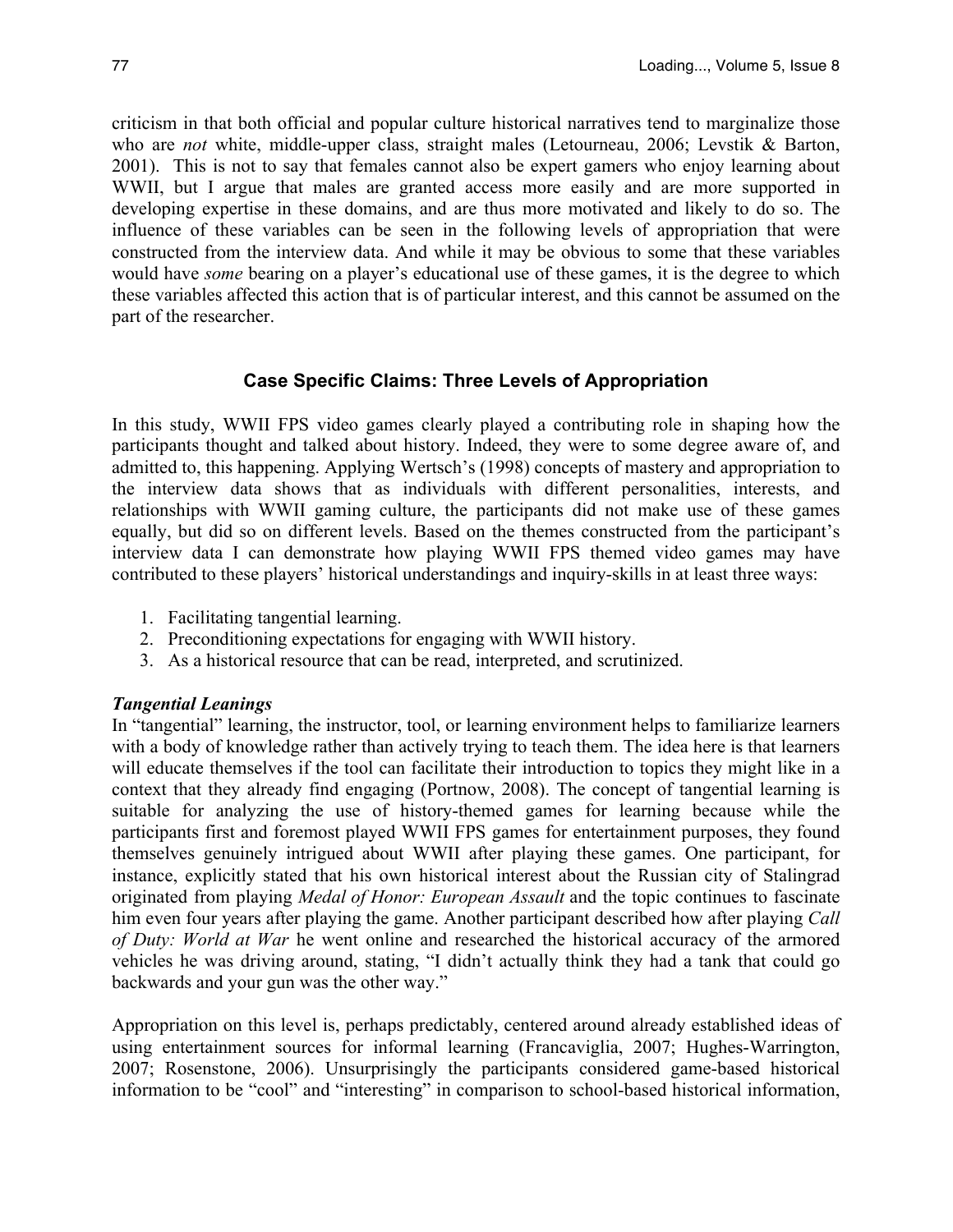which in turn implies that WWII FPS video games may be more successful for facilitating historical tangential learning (at least for experienced gamers) than school-based resources. History-themed video games are arguably more suited for facilitating this type of learning because they make it easy for players to find and recognize historical information. These types of video games execute what Kingsepp (2006) calls "historical highlighting," employing established conventions borrowed from older media such as film and television to communicate the significance of historical objects or events. In WWII themed video games, for example, this can include the use of grainy, black-and-white archival footage, popular 1940s music, and interesting facts or quotations from famous WWII figures during loading or end of game screens (Kingsepp, 2006). Moreover, games in the FPS genre can also dedicate space *within* the game to access tangential topics. The game *Call of Duty 3* (2006) for instance has an "extras" section that contains maps, interviews with veterans, and detailed information about WWII era weapons or vehicles for the player to peruse when they are not engaged in play.

This level of appropriation is not exclusive to video games. Any cultural tool or learning environment carries the potential to facilitate tangential learning, as long as it contains topics that are of interest to the learner. For the participants in this study, however, what made their WWII FPS video games distinctive from the other WWII sources they used for learning was that the games not only provided opportunities to actively engage with WWII history, but also helped them maintain their interests in this historical event. In the post-unit interviews, for example, one participant stated, "I played *Medal of Honor,* I think when I was 10, I think, and then got addicted, and kept buying them." This demonstrates how playing a single game could potentially lead to a prolonged relationship with that series for years to come. The popularity of serialized WWII FPS video game franchises such as *Medal of Honor* or *Call of Duty,* then, may help to maintain and cultivate an interest and motivation for learning about WWII history, even if it is not their primary intention.

#### *Expecting the Extraordinary: Preconditioned Expectations*

Playing WWII FPS video games was a major part of the lives and identities of all of the participants in this study. Most of them had been playing these games for years and owned between five to seven titles each, frequently playing (and replaying) them,- only shelving the games away for good once the next game in the series came out. This personal connection to WWII FPS video games, in combination with the regularity and frequency of their play, situates this activity as an important personal experience that is not easily displaced, forgotten or rerouted, and thus may have contributed to the development of what I will call "preconditioned expectations." These are the player's expectations regarding what a WWII historical experience should entail and how it should be presented. Indeed during the second interview that took place after their WWII unit, the participants expressed their disappointment that their WWII unit did not deliver the historical learning experience that they had expected. When asked how they would remedy this, the participants described an approach that was strikingly similar to the historical experiences that WWII FPS video games typically offer players: focused on militaryrelated events, full of unusual or extraordinary accounts, and told from an in-depth or individualized point of view.

These preconditioned expectations may explain why the gamers were disappointed with, and somewhat unreceptive to, the school's WWII unit. For instance, when reviewing the unit, the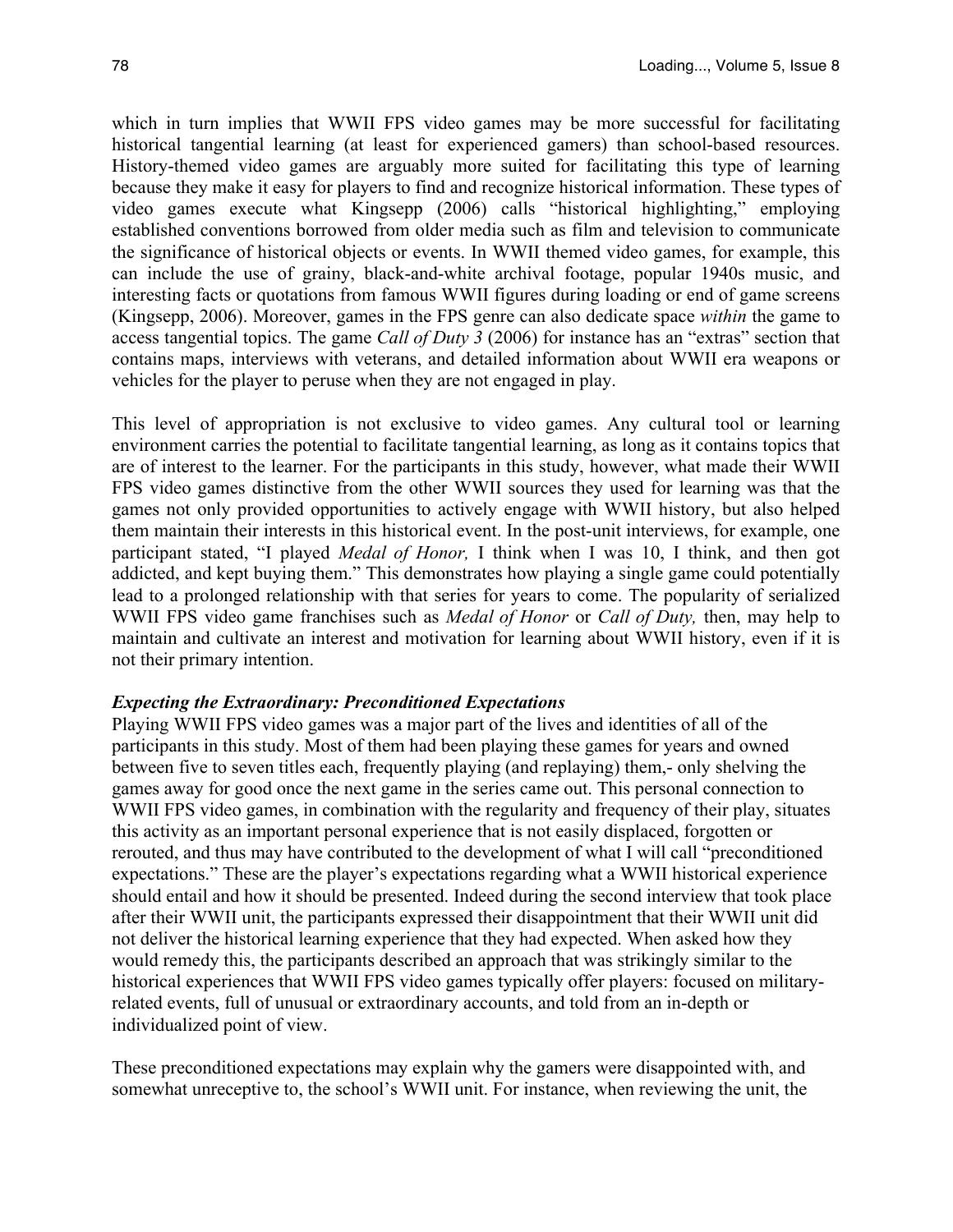participants initially indicated that learning about the Dieppe Raid and the Battle of Britain was the only exciting part of the unit as well as the only "new" information they encountered during the unit. However, later in the discussion, and when prompted by the researcher, participants were able to recall more school-based WWII information that they had not known prior to the unit (namely political and national histories). Like most WWII-themed video games, WWII FPS titles are heavily and particularly focused on the military aspect of the conflict – battles, tactics, weapons, and so on -- as opposed to social, political, or specific nationalist histories which are marginally included, if at all. Singling out these battles and disregarding the other new information arguably demonstrates the importance these participants placed on WWII military history over those other facets of WWII history. While it is impossible to say with certainty that their fascination with the military aspect of WWII can be directly linked to their intense relationships with WWII FPS video games, as their primary source for WWII information, I contend that these games were at least an integral component in a repertoire of influential sources that conditioned these players to view military history as more important than other branches<sup>8</sup>

It also became clear during the post-unit interviews that the participants had expected the WWII unit to confirm, refute, or in *some way* take up their game-based historical interpretations and to also deliver information from the individualized, first-person perspective that they became accustomed to through play. For example, in addition to not spending enough time learning about famous battles (as was the case in their unit about WWI), participants expressed at length their disappointment with the school unit's lack of extraordinary narratives and/or in-depth historical examinations about relatively unknown individuals who "did something cool or heroic." They explicitly criticized the unit for not catering to their expectations by: 1) not discussing the exceptional (e.g. secret missions, contributions made by brave individuals or "heroes"), and 2) learning about WWII at the macro level of nations and leaders, not the micro level everyday experiences of citizens and soldiers. These complaints describe a WWII historical experience that is strikingly similar to the delivery style and content of WWII FPS video games. Referred to as the "one solider, one look" perspective by the participants, WWII FPS video games present history from the point of view of a single soldier who partakes in both famous, large scale battles as well as unusual, covert, behind the scenes missions. Again, because this focus on the individual is the approach taken by many popular culture representations and narratives about WWII, it cannot be argued with certainty that it is WWII FPS video games fueling participant's complaints. However, the specific "one solider, one look" label in reference to WWII FPS video games' presentation of WWII history suggests that it was at least highly influential.

Moreover, playing  $T(16+)$  and M (18+) ESRB-rated WWII FPS video games may have also conditioned the participants into expecting a more disturbing interpretation of WWII than the one they received. In contrast to the horrifying WWII information and representations found in non-school and popular culture narratives,  $\frac{9}{3}$  the participants thought that the school unit framed the event in a manner that downplayed the more unsettling parts of the war. Content-wise, they referred to the unit as "soft" and textbook as "dry" in comparison to the WWII history they encountered informally in video games, movies, documentaries, family stories, museums, books, etc. Shocking, devastating representations of WWII are not exclusive to video games, but for these participants, it is likely that WWII FPS video games were prominent due to their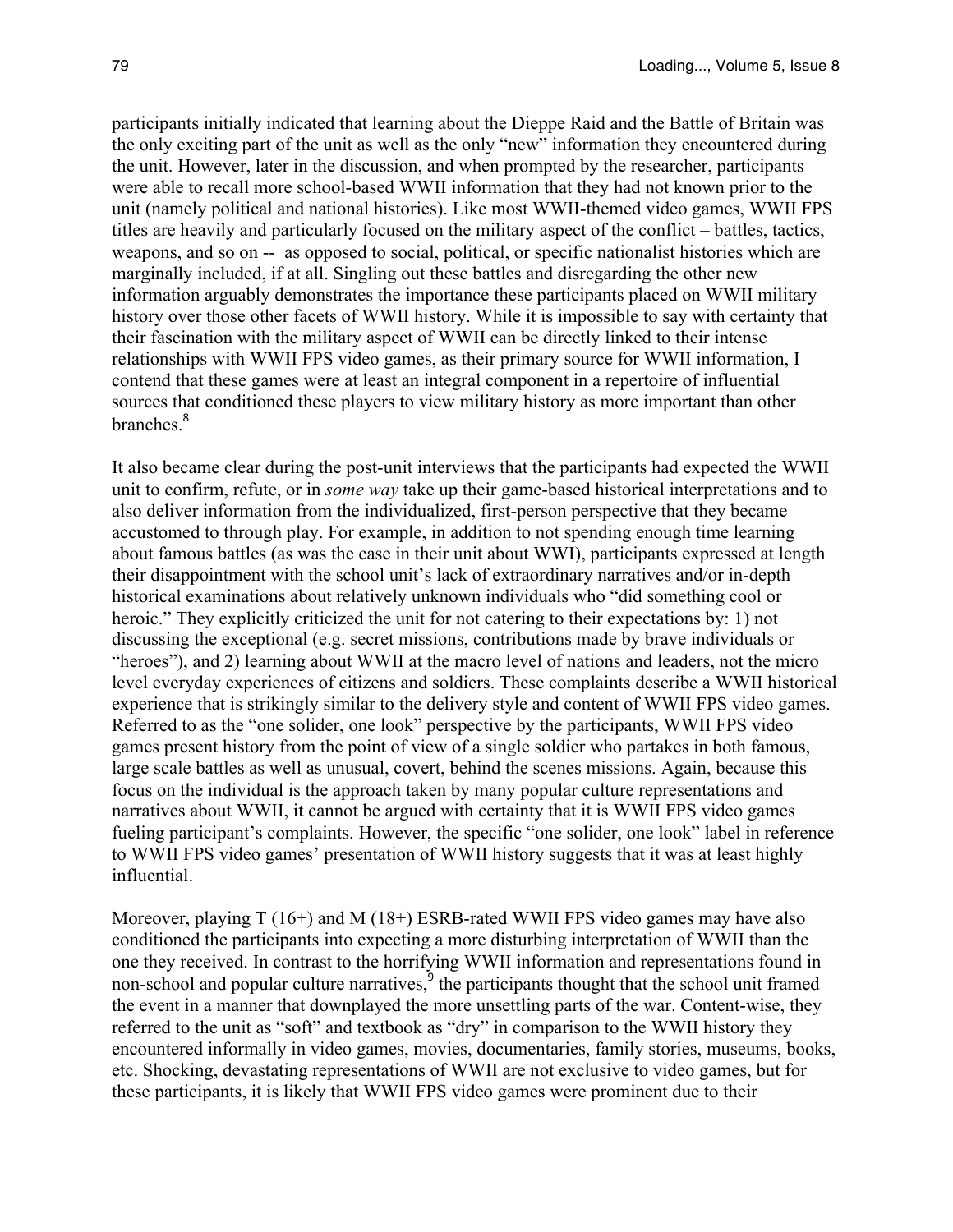preference for this medium over others, as well as the intensely violent and graphic nature of the titles they enjoyed playing.

#### *Mastering History: WWII FPS Video Games as Texts*

In WWII FPS video games, historical fact and fiction intertwine in numerous ways: within the narrative, game mechanics, characters, setting, etc. For example, while the player may interact with a non-playable character (NPC) who exemplifies the culturally-supported characteristics of a "typical" WWII soldier (young, male, brave, eager to serve and die for his country), the NPC was likely not a real person who fought during WWII. Developers combine historical facts with fiction to create an experience that is entertaining but still feels historical, creating, and arguably inviting, a unique space for players to critically engage with these games as historical texts. When talking about WWII history within the context of video games, knowledge, or as Wertsch (1998) would argue, mastery of game-based WWII information enables gamers to (potentially) develop and practice skills essential to historical inquiry. These are skills that professional historians employ such as critically analyzing the historical fidelity of certain representations, scrutinizing the context in which texts were produced to uncover biases, and pulling evidence for their arguments from a variety of sources.

At times during the group interviews, for instance, the participants, all self-proclaimed WWII gaming experts, demonstrated WWII FPS expertise by recalling very specific, detailed, gamebased information from a variety of games to use as evidence while debating whether certain ingame historical representations were factual or fictional. Their discussion of game-based information mainly revolved around the historical accuracy of specific battles, the nations or cultural groups involved, military protocols, weapons, strategies, and geography. Here the players mostly agreed with the veracity of this information, believing it was an accurate portrayal of what (most likely) occurred and cited other sources to support their arguments. In contrast, when discussing the fictionalized historical representations within these games, the participants demonstrated what Wertsch (2000) calls "knowing but not believing" (p.39). This means that while the participants knew a lot of fictional game-based information (demonstrating mastery), they did not necessarily accept this information as true or historically accurate. It was in these discussions about historical-fiction that I observed participants (perhaps unintentionally) performing the aforementioned historical inquiry skills that are essential to the discipline (Donovan & Bransford, 2005; Seixas, 2000).

When talking about the storylines of these games, for example, the participants critically analyzed the circumstances surrounding the creation of the game, employing what Seixas (2000) calls a post-modern historical epistemology. Indeed the participants rejected, and were quite critical of, historical information that had been re-purposed to function as a typical FPS game convention. For instance, they took into account the inescapable subjectivities of the game's developers to explain the overt, American-dominated narratives communicated by most WWII FPS video games.<sup>10</sup> Moreover, because video games are first and foremost intended to be exciting and fun, the participants also considered the games' origins in entertainment in their analyses of historical fidelity. For instance, while the participant's agreed that hand-to-hand combat could have been a plausible experience for a soldier, they viewed the inclusion of this as a game play feature meant to give the player a break from the predictable shoot-em-up scenario, and not necessarily historically accurate,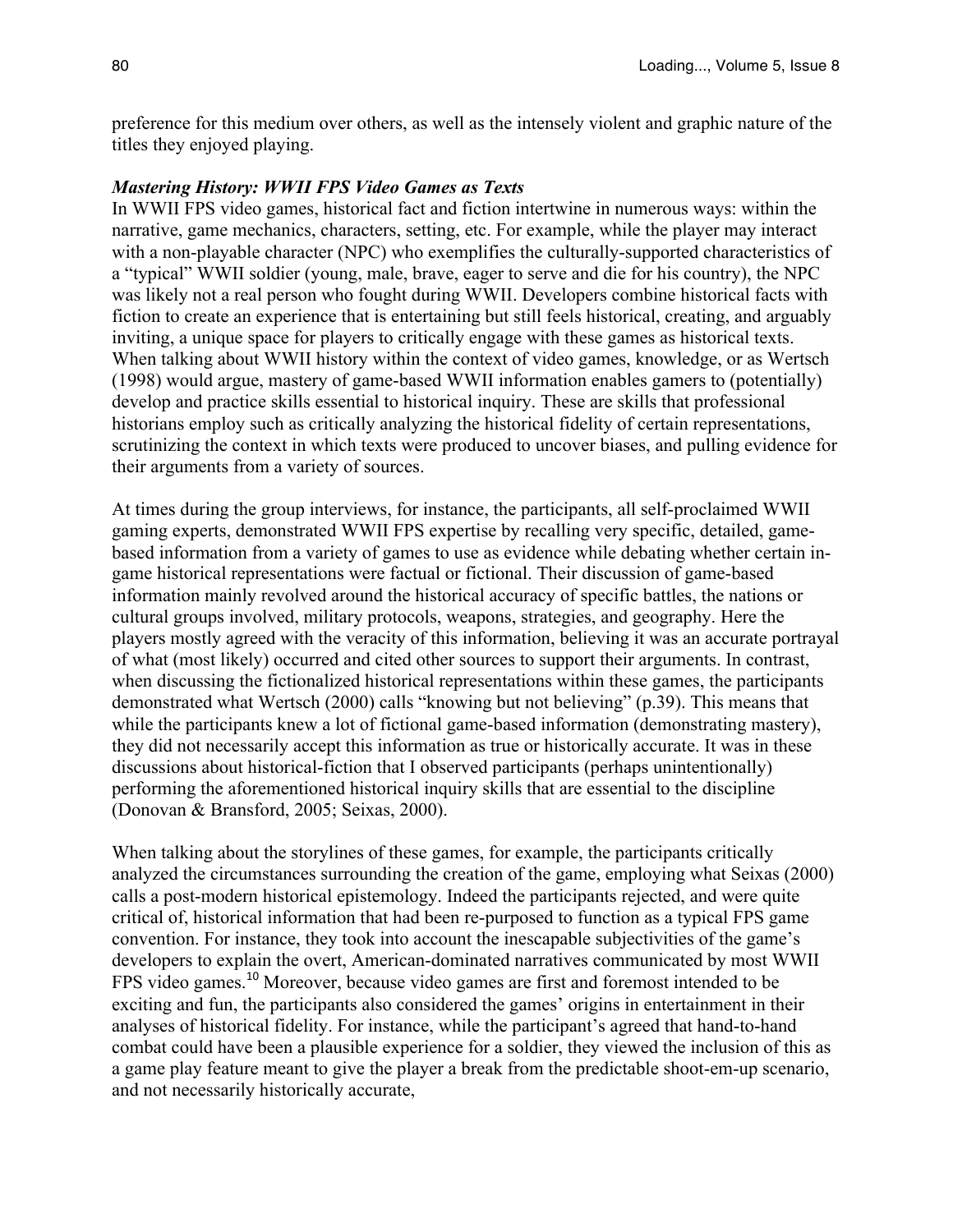As a form of entertainment, a history-themed video game is a historically uncertain and highly contestable source of information. Accordingly, the domain of history-themed video games anticipates historical questioning and scrutiny, thus positioning these games as excellent facilitators for practicing historical inquiry skills, such as the critical thinking discussed above, so long as this takes place within a space that is considered to be "safe."<sup>11</sup> In fact WWII FPS video games may actually help construct and maintain these safe spaces by regularly providing new material to analyze as well as other people to interact with in this way – a community of WWII FPS video game players. It is highly doubtful that these participants would have or been so forthcoming with their opinions or as animated during these debates if they tried to have a similar discussion with people who could not readily understand the information or source being scrutinized, or the perspective from which these arguments are being made. This may be the reason why the participants do not credit WWII video games as their source for information when using historically accurate, game-derived information in class.

Schools are institutions that for the most part reward students who absorb a state-sanctioned narrative and regurgitate it back onto exams and assignments, as well as penalize or refute students who argue against or question this authoritative knowledge (Barton, 2008; Grant, 2003; Levesque, 2008; Levstik, 2008; Levstik & Barton, 2001). It is therefore unlikely that any student would feel comfortable enough to question the school version of history if they were interested in passing the course, ironically making history classrooms a rather "unsafe" space to develop and practice historical inquiry skills.

Using game-based information in an unsafe space requires a heightened emotional dimension in relation to their existing WWII knowledge; essentially, the individual needs to be confident in the historical validity of their game-based information to use it in domains where this knowledge is not valued, such as a history classroom. Because these WWII FPS video games were their primary resource for learning about WWII, all the participants in this study admitted to using game-derived historical information in class. For instance, one participant had learned about *blitzkrieg* (the military strategy used by Hitler to quickly take over surrounding nations in the beginning months of WWII) from playing a WWII game, and brought this up during a class discussion. Although the teacher accepted his interpretation of *blitzkrieg* as correct, the player did not cite WWII video games as the source for this information. This practice of not providing a source for historical information learned from WWII FPS video games was also performed by the other participants, as seen in the following excerpt:

Researcher: have you guys used any of this knowledge in class yet? Like have you ever brought up "oh you know in *Call of Duty* I saw this…" (*Everyone is thinking*)

Gamer1: well, actually yeah, we were talking about some of the weapons they used, and how they introduced the flamethrower.

Researcher: So when you use this knowledge in class, do you actually say it's from a video game?

*Gamer 2 is shaking his head "no," smiling and looking between the other participants*

Gamer 1 (*smiling, beginning to laugh*) uhh…

Gamer 2: I leave it out *(tone is matter of fact)*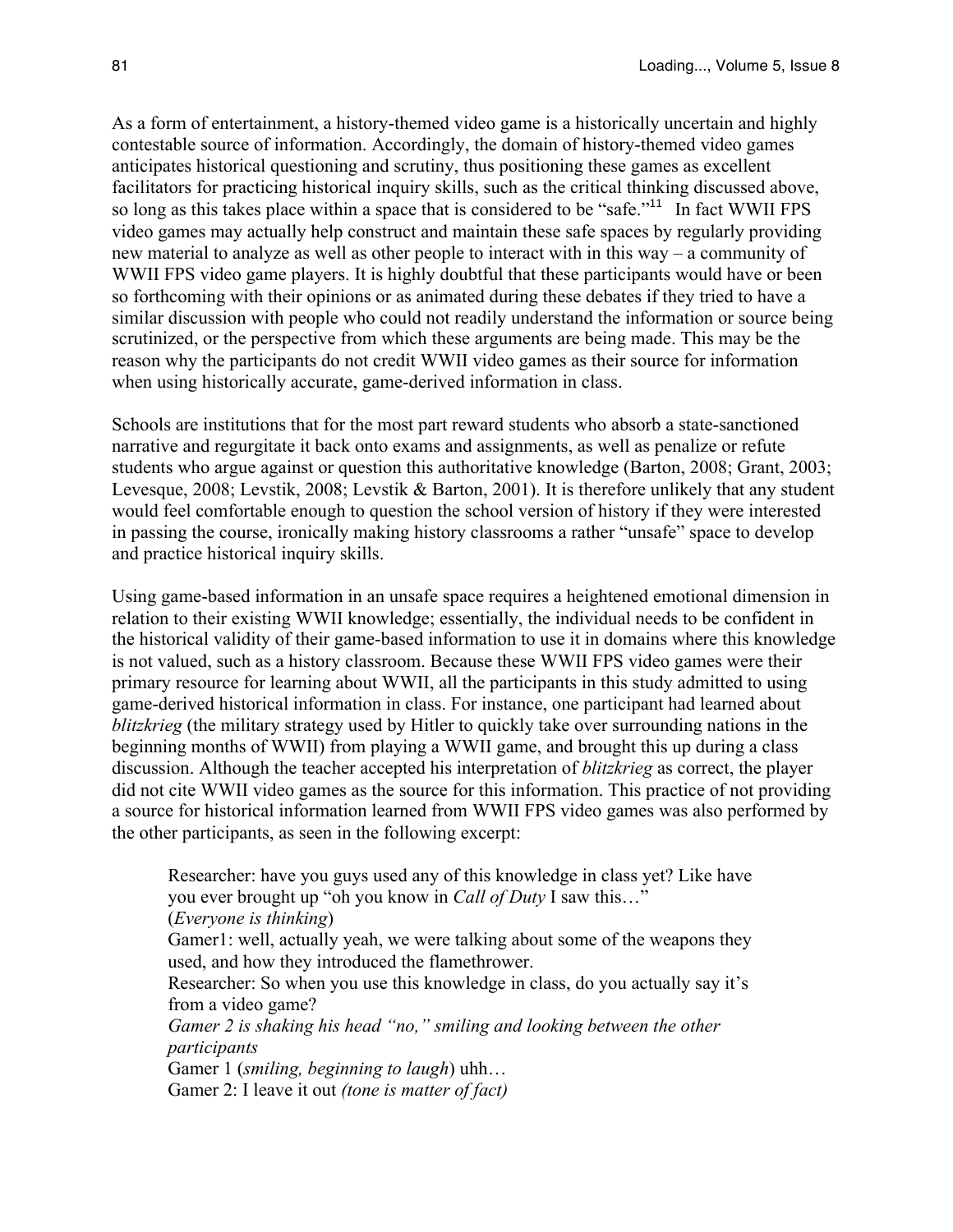Gamer 3: I leave it out too (*smiling*) Researcher: why? Gamer 3: 'cause it's from a video game!

This dialogue demonstrates that the participants have a clear understanding of what counts as a legitimate resource (and subsequently, legitimate knowledge) in classrooms, and this certainly does not include video games, which are largely discredited as an accurate source for historical information. The stigma attached to playing WWII FPS games can discourage players from citing them as a source for historical information even when this information is historically accurate, as it was in the *blitzkrieg* case. In this particular instance, an explanation for the students' hesitation to use game-based historical information might be that they did not want their contributions to be labeled as invalid by their teacher (Bain, 2006). As was observed in this study, student attempts to introduce information that countered the school narrative or were derived from sources not sanctioned by the school were rarely explored or taken up past its introduction. Below, for instance, is and example of one student's counterpoint to the perceived brutality of the Nazi regime, which she emailed to the researcher after class:

"Today after we watched the Holocaust video, it made me think of how Nazis treated people, and I remembered of a story my mom told me. When my grandpa was little, he live[d] in a village called Smolensk in Russia. Eventually that village got taken over by Nazis. Although the way [the] Nazis treated the people who lived there was not cruel at all. They didn't kill any women or kids, instead they gave them food and water. So it made me think that not all the Nazis were so brutal towards people who weren't in the Aryan."

When this student introduced this alternative viewpoint of the Nazi regime, the teacher responded that while this perspective is indeed plausible under particular circumstances, she stressed to the student that this story should be considered as an exception because the majority of people would disagree with this perspective. While it might not have been her intention, the teacher's reference to a historical narrative that is agreed upon by the "majority" – what the historical community calls the "Best Possible Story" epistemology -- maintained the schoolsanctioned narrative instead of encouraging the student to view the history classroom (or the discipline) as a place to share, discuss, and critique multiple perspectives of the past. Using the Best Possible Story approach to teach history is arguably how teachers appease the demands of formal schooling; a large amount of teachable content coupled with too many tests and limited class time leads many teachers to conclude that giving students information in bite-sized chunks is the only reasonable approach to teaching history (Grant, 2003). While many have argued that this practice is counter-intuitive to what should be happening in a history classroom, it is how K-12 history has been conveyed for the last couple of decades (Barton, 2008; Levstik, 2008; Loewen, 1995; Sandwell, 2006; Seixas, 2000). If the key to maintaining students' interest in history is to let them explore, investigate, share and talk about what is historically interesting or meaningful to them (Levesque, 2008), it may be that a WWII FPS video game can contribute to certain forms of history-related education that school classrooms are currently offering, which was the case for these participants. Moreover, the fact that students do not need to reveal their sources for historical information so long as it is aligned with the school's version of history is indeed a larger, problematic issue that warrants further investigation.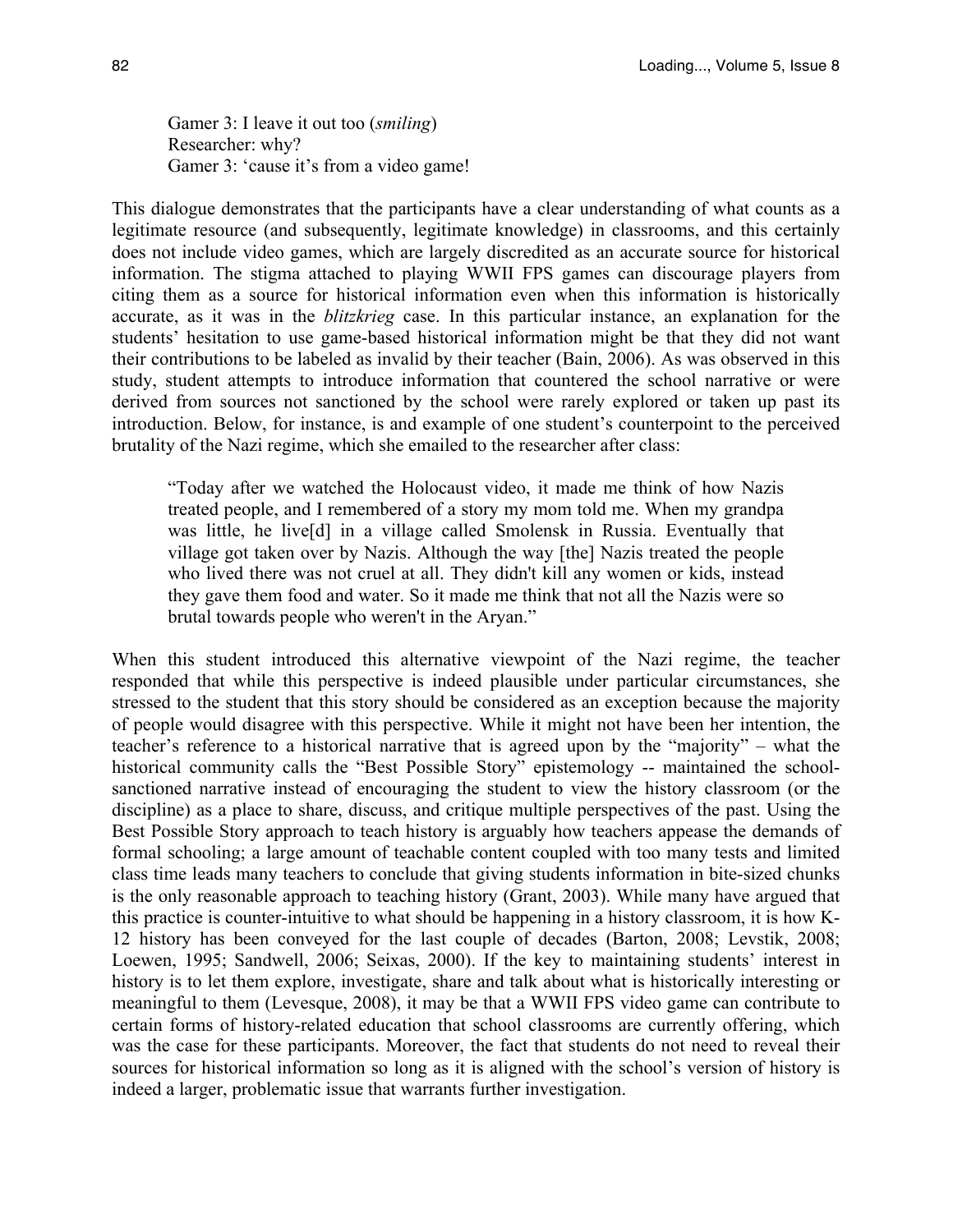# **Conclusion**

WWII FPS video games can provide an engaging, immersive historical experience and can be appropriated by players to learn about WWII history. These games could be used to dispel historical myths and misinterpretations or scrutinized for historical accuracy, in turn promoting the development of critical inquiry, comparative analysis, and other disciplinary skills. Moreover, as demonstrated in this study, WWII FPS video games can function as a gateway to learning about the event, providing players with an interesting "hook" that encourages selfdirected learning and also potentially shape how some players conceptualize WWII history.

Due to the nature of this study, the claims made in this article are not meant to generalize how all players of WWII FPS video games will use these games for learning history. In fact the employment of mediated action as an analytical framework reinforces the exact opposite – that appropriation of WWII FPS video games for learning will differ between individuals, making the three findings elucidated in this article case-specific and by no means representative of all WWII FPS players. It is my hope that other researchers who are interested in examining how players make use of history-themed games for learning might also employ mediated action as an analytical framework to add to the findings presented here.

While this study did not intentionally seek to examine a particular context or condition (it just happened that these participants were all WWII FPS game players in their teens), future researchers might be interested in exploring how different player communities engage in similar kinds of incidental and informal game-based learning as those documented in this paper.. Because the variables that could be manipulated for analysis are practically endless, the focus of future research on this topic are also endless:

- Location of play (At home, friends' houses, public LAN events);
- Genre (FPS, real-time strategy, turn-based strategy, flight simulators);
- Platform (Consoles, computers, handheld devices);
- Demographics (sex, age, ethnicity, nationality, socio-economic status, geographical location)
- Who they play with (friends, siblings, strangers); and
- Context of their play (alone, co-situated, online, whenever they want, only at specific times), and so on.

Of particular use and value would be insight into if and how non-gamers, who are often female, can make use of games for learning history. Women are already at a disadvantage when it comes to staking a claim in computing culture and its related domains, such as video gaming, because of the widely held cultural belief that digital technology (with perhaps the exception of communication technologies) is a masculine realm where female participation/membership is viewed as an exception (Jenson & Brushwood Rose, 2003; Wajcman, 1991). As mentioned earlier, history too is traditionally viewed as a discipline that engages with topics that are also viewed as masculine– politics, conflict, conquest – making it difficult for women to insert or see themselves in these stories (Schut, 2007). When the voluntary educational use of history-themed video games is more likely to occur when the participant has prior knowledge of either gaming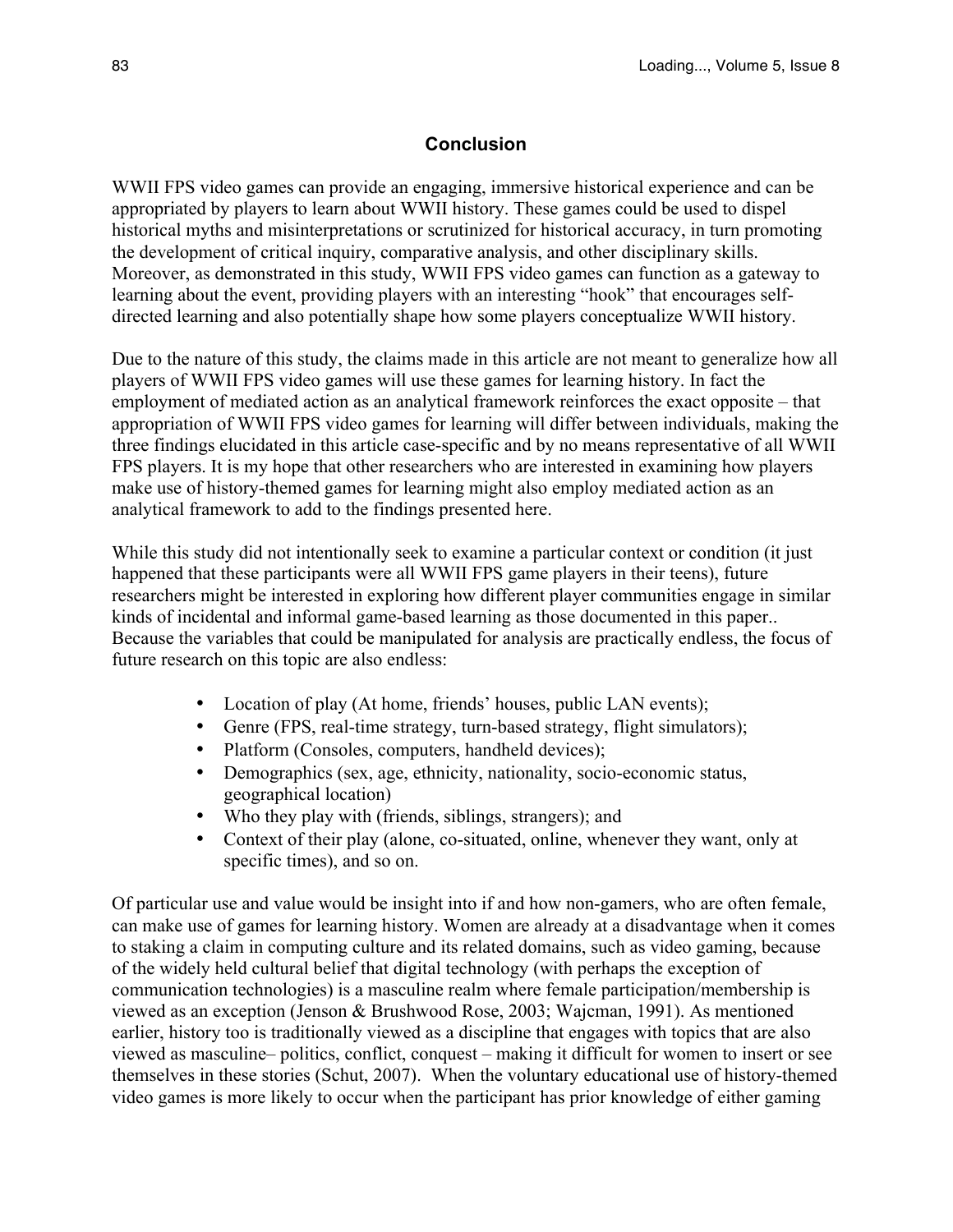or history – a designated "no go" zones for females – what does this mean for female nongamers who know nothing about WWII? Examining if and how a non-gamer would use (or resist) this cultural tool would provide interesting and valuable insight into how domain 'outsiders' interact with, and interpret, a medium that they have little experience with.

Another interesting trajectory would be to conduct this research with players who do not play WWII FPS games. There are many other genres of WWII video games including role-playing games (*The Saboteur*), real-time strategy games (*Hearts of Iron* or the *Blitzkrieg* series), and flight or naval simulators (*Blazing Angels*, *Panzer Elite*). A conversation with gamers who played these types of WWII games would be helpful in determining if and how game genres can influence appropriation.

It is worth repeating Wertsch's (1998) assertion that people will always use the same cultural tool differently due to the dynamic nature of each person's emotional dimension. While this statement makes the findings of game-based learning research more difficult to apply to formal education contexts, this does not mean that it is not worth analyzing. The findings of this study are only case-specific, however they provide clues as to how game-based history learning may occur under certain conditions and serves as evidence that WWII FPS video games should not be discredited or dismissed as a potential resource, because students and gamers are indeed using them as such.

#### **References**

- Bain, R. (2006). Rounding up unusual suspects: Facing the authority hidden in the history classroom. *The Teachers College Record, 108*(10), 2080-2114.
- Barton, K. (2008). Research on students' ideas about history. In L. S. Levstik, & C. Tyson (Eds.), *Handbook of research in social studies education* (pp. 239-258) Routledge, New York.
- Beavis, C. & Charles, C. (2007). Would the 'real' girl gamer please stand up? Gender, LAN cafés and the reformulation of the 'girl' gamer', *Gender and Education, 19*(6), 691-705.
- Begy, J. & Consalvo, M.. (2011). Achievements, Motivations and Rewards in Faunasphere. *Game Studies*, *11*(1). Accessed Feb. 20, 2011, from http://gamestudies.org/1101/articles/begy\_consalvo
- Boostrom, R. (1998). Safe spaces: Reflections on an educational metaphor. *Journal of Curriculum Studies, 30*, 397–408.
- de Castell, S. (2010). *Ludic epistemology: What game-based learning can teach curriculum studies*. Paper presented at the Canadian Society for the Study of Education conference, Ottawa, Canada.
- de Castell, S., & Jenson, J. (2004). Paying attention to attention: New economies for learning. *Educational Theory, 54*(4), 381-397.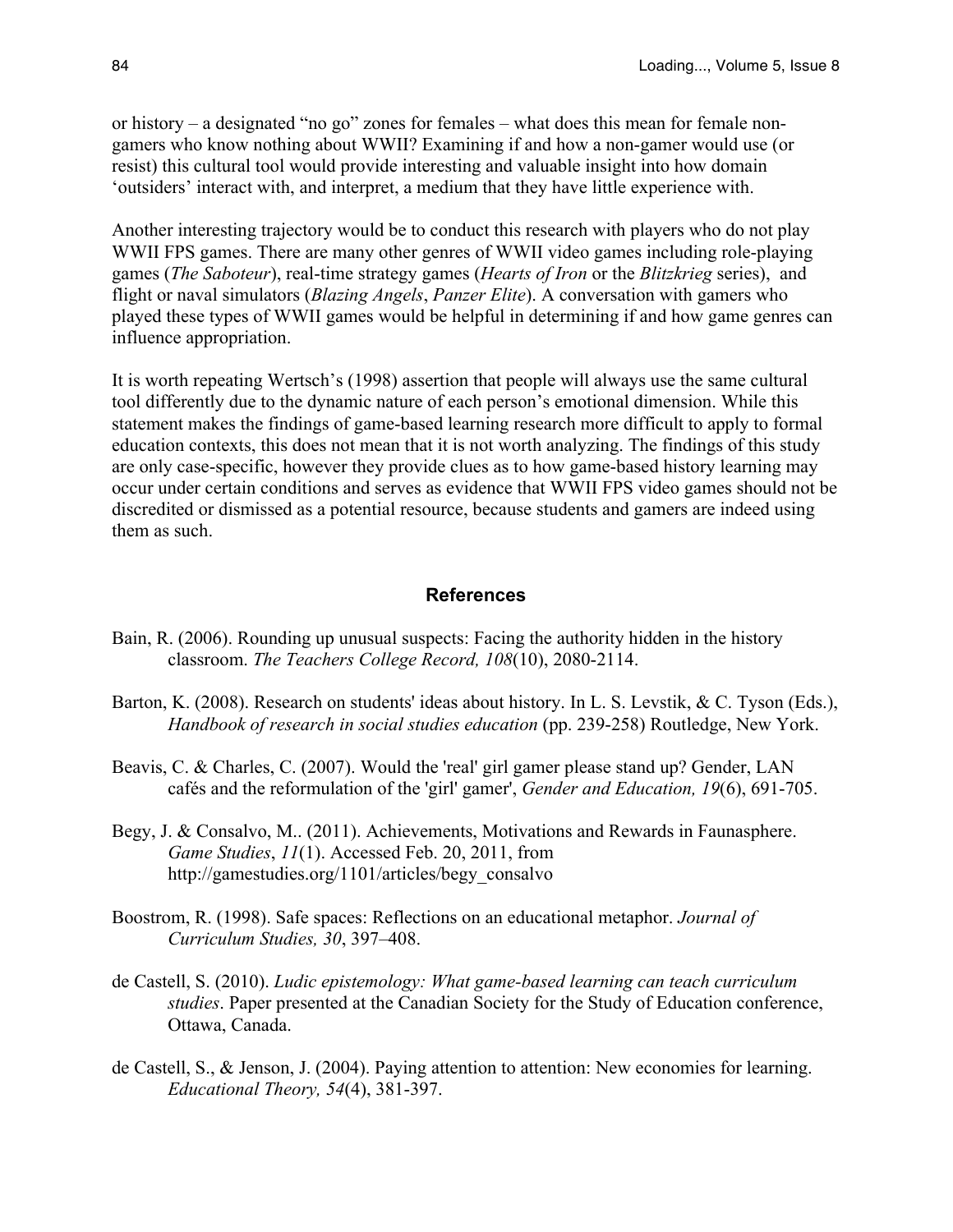- Donovan, M., & Bransford, J. (2005). *How students learn: History, mathematics , and science in the classroom*. Washington, D.C.: National Academies Press.
- Eisler, L. (1991). "Learning to Save the Environment." *Technology and Learning* (March 1991): 18-23.
- Francaviglia, R. (2007). *Lights, camera, history: Portraying the past in film*. College Station, TX: Texas A&M University Press.
- Gaffield, C. (2006). The blossoming of Canadian historical research: Implications for educational policy and content. In R. Sandwell (Ed.), *To the past: History education, public memory, & citizenship in Canada* (pp. 88-102). Toronto: University of Toronto Press.
- Gee, J. P. (2003). *What video games have to teach us about learning and literacy*. New York: Palgrave MacMillan.
- Goldhaber, M. (1997). The attention economy and the net. *First Monday, 2*(4). Accessed Oct. 1, 2008, from http://firstmonday.org/htbin/cgiwrap/bin/ojs/index.php/fm/article/view/519/440
- Grant, S. G. (2003). *History lessons: Teaching, learning, and testing in U.S. high school classrooms.* Mahwah, New Jersey: Lawrence Erlbaum.
- Hughes-Warrington, M. (2007). *History goes to the movies: Studying history on film*. New York: Routledge.
- Jackson, J. (2009). Game-based teaching: What educators can learn from videogames. *Teaching Education, 20*(3), 291-304.
- Jacobson, P. (1992). "Save the Cities! SimCity in Grades 2-5." *The Computing Teacher* (October 1992): 14-15.
- Jenkins, H. et. al. (2009). *Confronting the challenges of participatory culture: Media education for the 21st Century*. Cambridge, MA: MIT Press.
- Jenson, J., & Brushwood-Rose, C. (2003). Women@Work: listening to gendered relations of power in teachers' talk about new technologies. *Gender and Education, 15*(2), 169-181.
- Jenson, J., Taylor, N. & de Castell, S. (2007). Shifting design values: A playful approach to serious content. *E-Learning, 44*, 497-507.
- Kee, K. (2008). Computerized history games: Options for narratives. *Simulation and Gaming*. Prepublished December 24, 2008, DOI: 10.1177/1046878108328087.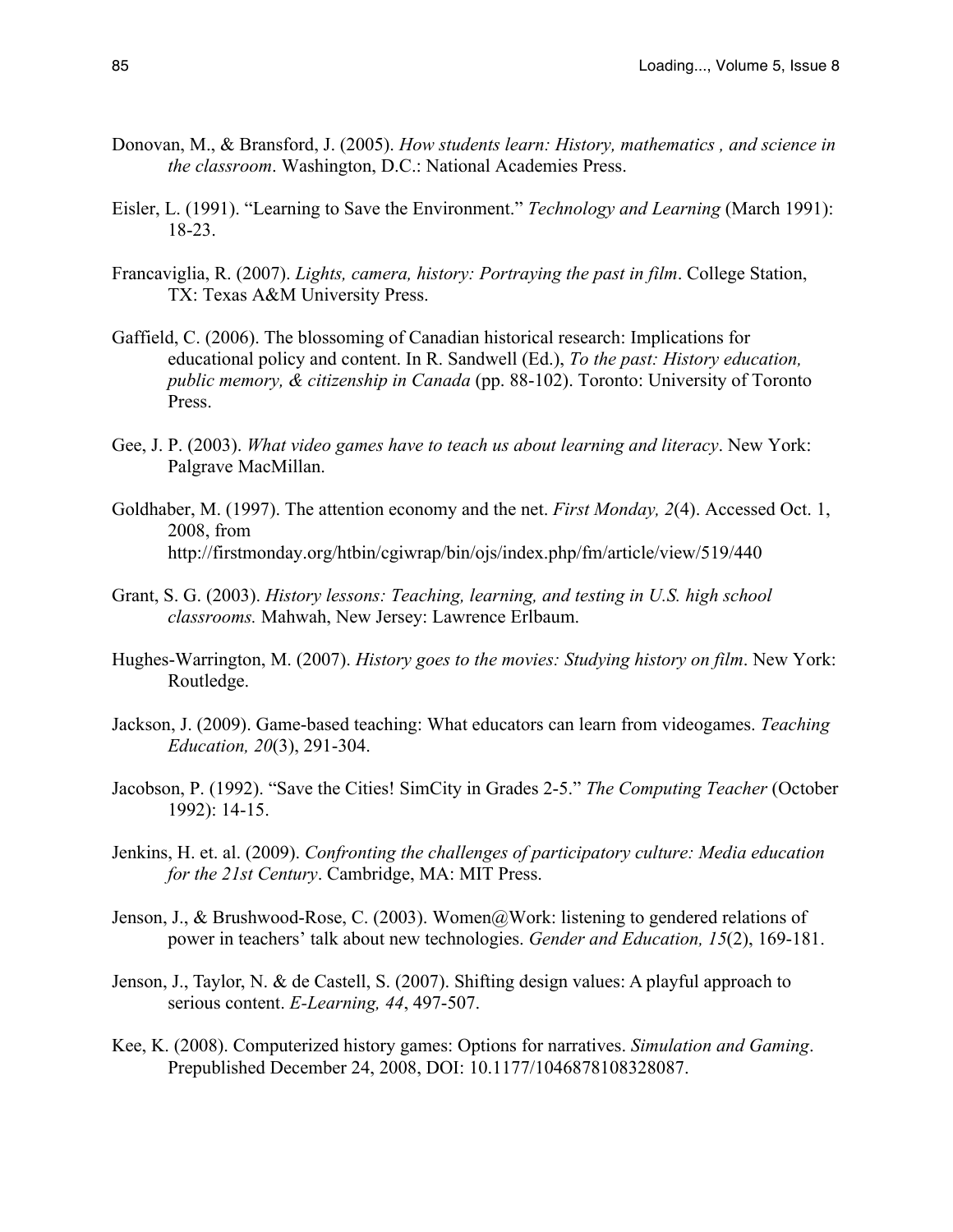- Kee, K. (2009). Towards a theory of good history through gaming. *The Canadian Historical Review, 90*(2), 303-326.
- Kellner, D.M. (2004). Technological revolution, multiple literacies and the re-visioning of education. *ELearning, 1*(1), 9-37.
- Kingsepp, E. (2006). Immersive historicity in World War II digital games. *Human IT, 8*(2), 60- 89.
- Kress, G. (2003). *Literacy in the New Media Age*. London: Routledge.
- Lankshear, C. & Knobel, M. (2002). Do we have your attention? New literacies, digital technologies and the education of adolescents. In D. E. Alvermann (Ed.) Adolescents and Literacies in a Digital World (19-39). New York, NY: Peter Lang.
- Lotherington, H. (2005). Emergent metaliteracies: What the xbox has to offer the EQAO. *Linguistics and Education*, *14*(3-4), 305-319.
- Letourneau, J. (2006). Remembering our past: An examination of the historical memory of young quebecois. In R. Sandwell (Ed.), *To the past: History education, public memory & citizenship in Canada* (pp.70-87). Toronto: University of Toronto Press.
- Levesque, S. (Fall 2006). Learning by "playing: Engaging students in digital history. *Canadian Issues/ Thèmes Canadiens,* Fall 2006, 68-71.
- Levesque, S. (2008). *Thinking historically: Educating students for the twenty-first century*. Toronto: University of Toronto Press.
- Levstik, L. S. (2008). What happens in social studies classrooms. In L. S. Levstik, & C. Tyson (Eds.), *Handbook of research in social studies education* (pp. 50-62), New York: Routledge.
- Levstik, L. S., & Barton, K. C. (2001). *Doing history: Investigating with children in elementary and middle schools* (Second Edition ed.). Mahwah, N.J.: Lawrence Erlbaum.
- Loewen, J. W. (1995). *Lies my teacher told me: Everything your American history textbook got wrong*. New York: Touchstone.
- Neville, D. & Shelton, B. (2010). Literary and historical 3D digital game-based learning: Design guidelines. *Simulation & Gaming*, 41(4), 607-629.
- Portnow, J. (2008). The power of tangential learning. *EDGE* September 10, 2008. Retrieved November 20, 2008, from http://www.edge-online.com/blogs/the-power-tangentiallearning?page=0%2C2

Rosenstone, R. (2006). *History on film/film on history*. New York: Pearson.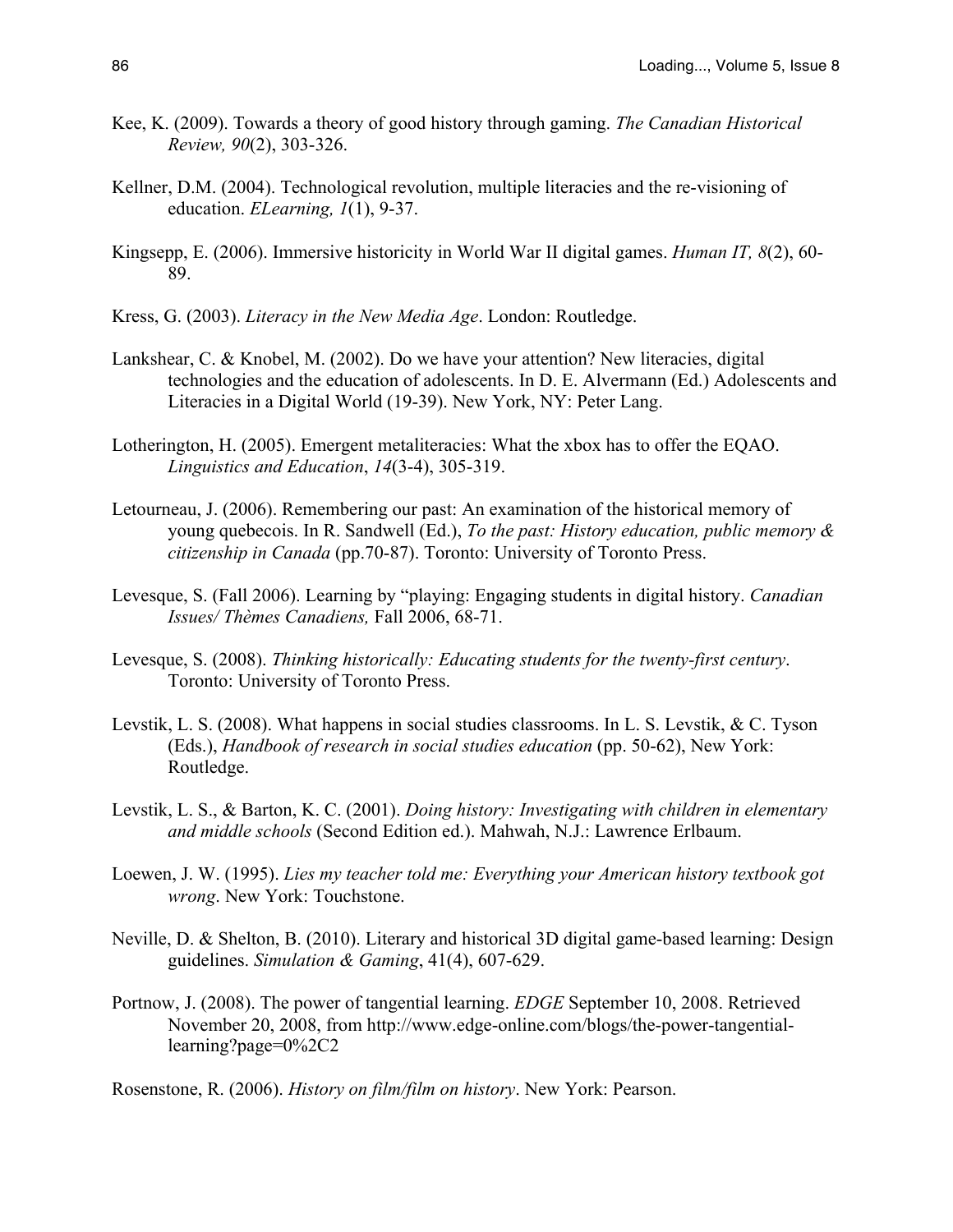- Paul, R. H. (1991). "Finally, a Good Way to Teach City Government!" *The Social Studies* (July/August 1991): 165-166.
- Peirce, N. R. (1994). "Kids Design the Darnedest Cities." *National Journal* (May21, 1994): 1204.
- Prensky, M. (2006). *Don't bother me mom- I'm learning.* New York: Paragon House.
- Sandwell, R. (2006). Introduction. In R. Sandwell (Ed.), *To the past: History education, public memory & citizenship in Canada* (pp. 3-11). Toronto: University of Toronto Press.
- Sauve, L., Renaud, L., & Kaufman, D. (2010). The efficacy of games and simulations for learning. In D. Kaufman & L. Sauve (Eds.), *Educational gameplay and simulation environments: Case studies and lessons learned* (pp. 252–269). New York: Information Science Reference.
- Schott, G. (2008). Language-GAME-Players: Articulating the pleasures of 'violent' game text. *Loading...Journal of the Canadian Games Studies Association, 2*(3). Retrieved August 24, 2009, from http://journals.sfu.ca/loading/index.php/loading/article/view/41/39
- Schut, K. (2007). Strategic simulation and our past: The bias of computer games in the presentation of history. *Games and Culture*, 2(3), 213-235.
- Seixas, P. (2000). Schweigen! die kinder! or, does post-modern history have a place in the schools? In P. Stearns, P. Seixas, & S. Wineberg (Eds.), *Knowing, teaching and learning history: National and international perspectives* (pp. 19-37). New York: New York University Press.
- Shaffer, D. (2007). *How computer games help children learn*. New York, NY: Palgrave Macmillan.
- Squire, K. (2004). *Replaying history*. Unpublished doctoral dissertation, Indiana University, Bloomington.
- Stearns, P., Seixas, P., & Wineberg, S. (Eds.). (2000). *Knowing, teaching and learning history: National and international perspectives*. New York: New York University Press.
- Tanner, C. (1993). SimCity in the Classroom. *Classroom: The Magazine for Teachers*. 13: 37- 39.
- Tappan, M. & Kita, B. (1999) *The Columbine tragedy: a sociocultural perspective*. Paper presented at the annual meeting of the Association for Moral Education (Minneapolis, MN, USA), http://www.colby.edu/personal/m/mbtappan/AME1199.html (visited 26 March 2003).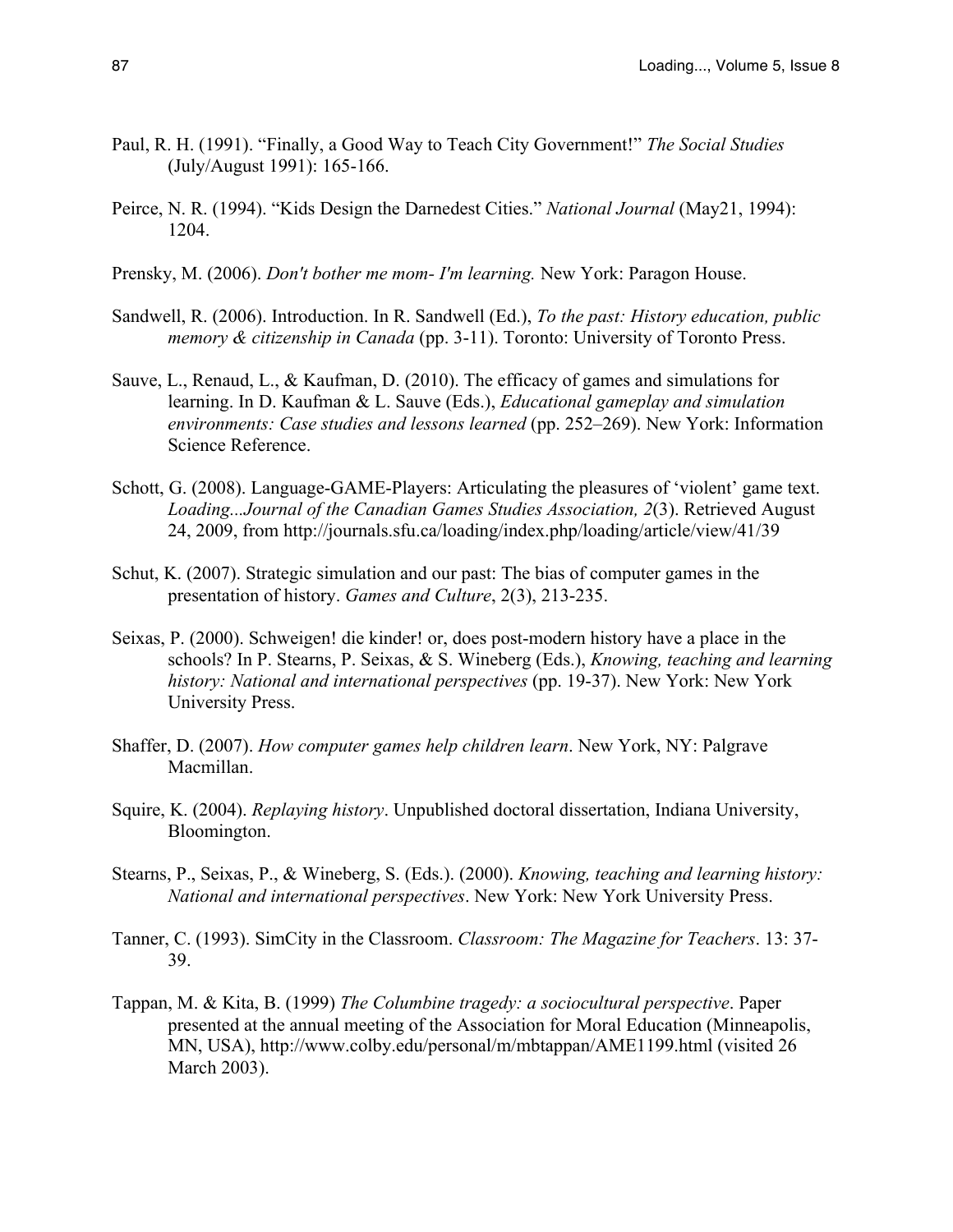- Taylor, N. (2011). Play Globally, Act Locally: The Standardization of Pro Halo 3 Gaming *International Journal of Gender, Science and Technology*, *3*(1). Accessed Feb. 20, 2011, from http://genderandset.open.ac.uk/index.php/genderandset/article/view/130.
- Taylor, N., Jenson, J., & de Castell, S. (2009). Cheerleaders, booth babes, Halo hoes: Progaming, gender and jobs for the boys. *Digital Creativity, 20*(4), 239-252.
- Uricchio, W. (2005). Simulation, history, and computer games In J. Raessens, & J. Goldstein (Eds.), *Handbook of computer games studies* (pp. 327-338). Cambridge, MA.: MIT Press.
- Wajcman, J. (1991). *Feminism confronts technology.* University Park: Pennsylvania State University.
- Watts, S. (2009, November 11). President's "Digital Learning Initiative" using Little Big Planet. *1UP*. Accessed Aug. 1, 2010, from http://www.1up.com/news/president-digital-learninginitiative-big
- Winn, J. & Heeter, C. (2009). Gaming, gender, and time: Who makes time to play? *Sex Roles*, 61, pp. 1-13.
- Wertsch, J. V. (1998). *Mind as action*. New York: Oxford University Press.
- Wertsch, J. V. (2000). Is it possible to teach beliefs, as well as knowledge about history? In P. Stearns, P. Seixas, & S. Wineberg (Eds.), *Teaching and learning history: National and international perspectives* (pp. 38-50). NY: NYU Press.

<sup>&</sup>lt;sup>1</sup> Textual analyses on different history-themed games or genres are already available (e.g. Baron, 2010; Gish, 2010; Kee, 2008; Squire, 2004; Schut, 2007) and so I will not reproduce that work in this article.

 $2$  In their review of 806 'educational gaming and simulation' articles to gauge the efficacy of these tools for learning, the authors call this method 'comparative experimentation' (pre- and post-tests on the subject matter taught by the game) and note several studies that employ this method to show "significant positive results of games for knowledge restructuring" (p. 257).

<sup>&</sup>lt;sup>3</sup> A semiotic domain is defined as any set of practices that recruit one or more modalities to communicate distinctive types of meanings (Gee, 2003). Due to the multitude of video game genres, it is perhaps more appropriate to view video games as a family of related domains rather than as a single domain.

<sup>&</sup>lt;sup>4</sup> Equating a learner's mastery of facts with their ability to perform historical inquiry is also a common critique of formal, school-based history environments (Barton, 2008; Levesque, 2008; Sandwell, 2006; Stearns, Seixas & Wineberg, 2000).

<sup>&</sup>lt;sup>5</sup> What is particularly appealing about employing this framework is that there is no need to actually observe game play. While observations of game play certainly add another data set to consider during analysis, it is not necessary, as this study demonstrates. To do this type of research, however, knowledge of the games being discussed does enable a productive dialogue with participants.

<sup>&</sup>lt;sup>6</sup> For the purpose of this study, a gamer is considered to be someone who regularly plays video games for leisure purposes and considers themselves an enfranchised member within gaming culture.